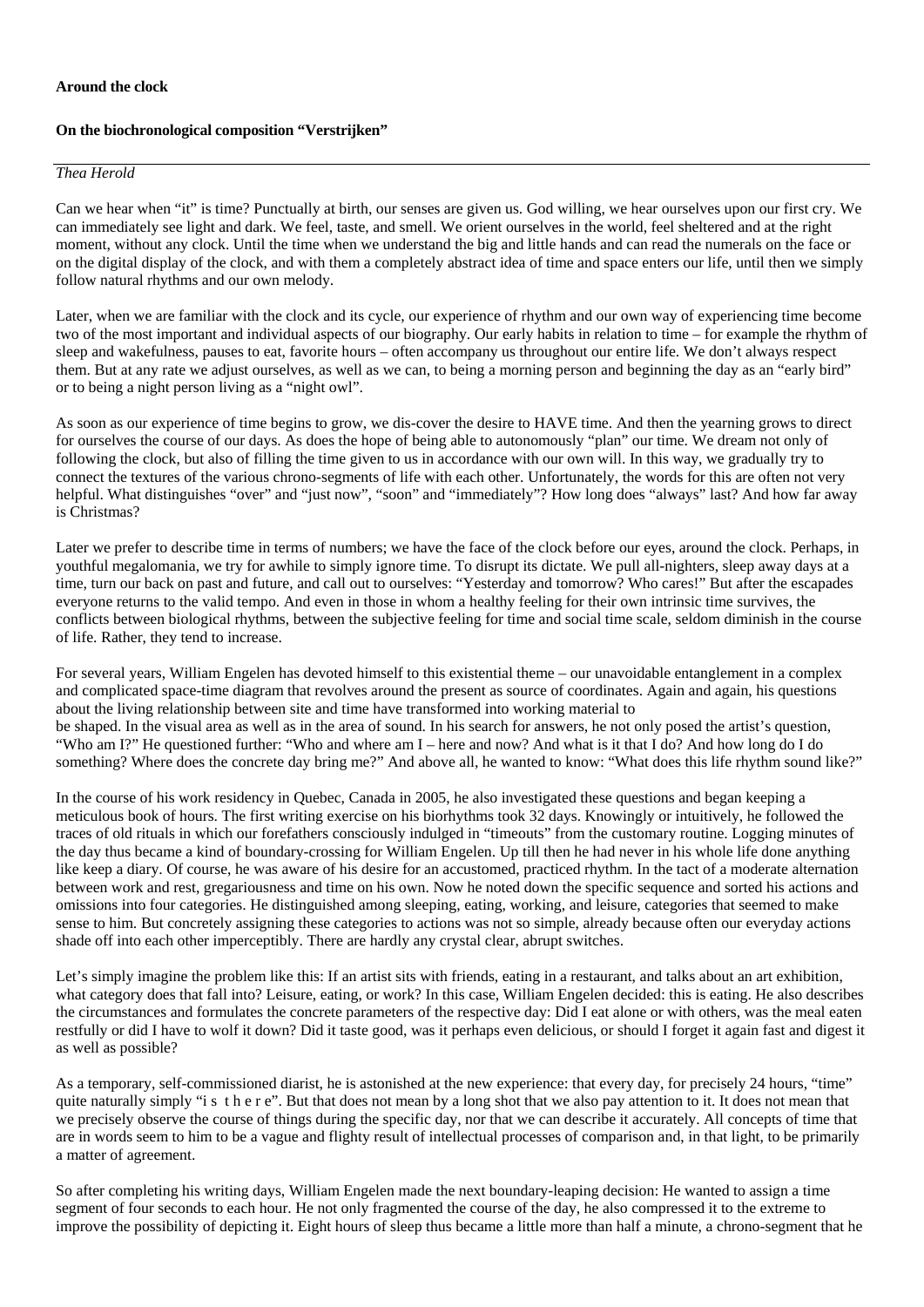transformed in special "notations", lined up, and gradually allowed to blossom into a chronological composition titled "Verstrijken". As the quintessence of his notes, he allowed the stream of described time to pass in 51 minutes and 22 seconds in the form of tone patterns.

A good month of living time was newly narrated in just under an hour, compressed and transformed into Sound Art. Into a solo for violin.

In it, the sequence of time and the rhythm of life were made much more clearly audible than is usual in everyday life. Each day received its very own sound, hour by hour. The instrument's bow modeled the structure of the day: here a pretty, bright melody, there everything was shaggy and diffuse in accustomed routine. Sometimes the tones were restless, hectic. Or a long squeak followed and then a long stretch played nightward. Sounds grew dark. The piece moved from a bright major to lows tuned to a minor key.

The extraordinary concert for solo violin was performed on November 11, 2005 and demanded from violinist Clemens Merkel of Montreal's Bozzini Quartet a truly maximum achievement. But he managed it. Intensely concentrated, the soloist played the unusual score of a thoroughly novel, biochronological composition. William Engelen's biorhythm, the tact of his days and the loops of his nights, had become more than a drawing on paper, a lineature "once around the clock". Now one could also hear the changes in mood and the rhythm of the course of days. Hour for hour in the same tact. And equally meticulously to the minute. The passage of time was not told in words, and not in numbers, but in tones. And the clock – it alone – provided the tact.

Two years later, there was a consistent continuation of the artistic setting. Back in his chosen home, Berlin, William Engelen asked nine musicians to write the same kind of "time minutes" for him, for one week. The assignment sounded quite simple: Each person is to describe the sequence of his own time. Again, each should try to move within very clearly distinguishable categories: working, eating, sleeping, traveling. And don't forget leisure. Not until the end would one see whether and the degree to which the courses of the musicians' days synchronized and how clearly the rhythm of these days could be made audible.

It was a fascinating and risky experiment. All in all, it may have been closer to an ephemeral group performance than to a work of Concept Art with a strictly calculable outcome. The musicians agreed. They kept diaries. But of course the results of the week's minutes differed as much as did the instruments they played. How else could it have been? Everyone looked at his own watch. Each kept minutes as accurately as possible, but experienced the time in accordance with his own feelings. Even the starting times of their common rehearsals rarely corresponded. In this way, the perception of time, the respective content and timbre of experienced events, was reflected and expressed differently. William Engelen received notes of epic length and telegrammatic short reports like those from an experimental laboratory. In accordance with the musicians' nature and sensibility, the reports also varied widely in clarity and accuracy. And yet they became the best working basis for the new work "Verstrijken voor Ensemble", which premiered in the Museum Bojmans van Beuningen.

In Spring 2008, this work was performed in Berlin. This time only three musicians played an intimate little salon music version. The instruments were not played in the museum, nor in a special installation. The performance came close to and under the skin of its listeners, played in a family-style context in an apartment in Prenzlauer Berg district. The violins could be heard in the kitchen; the clarinet resounded in the salon; the cellist played in the library. Sometimes the musicians exchanged places. Of course the audience was in motion; only a few stood still. One wandered about through the rooms, was not simply in fixed places but en route in quiet steps.

Although this time there were only three musicians who interpreted their diaries in accordance with William Engelen's scores, there were good and very audible dissonances and equally surprising effects of simultaneity. Contradictory harmonies characterized the segments in the morning, for example, when the musicians met to rehearse. Travel segments began at the same moment, but were experienced completely differently. Allegro, non troppo, legato. Thus, in the clarinetist's mealtimes, listeners heard very typical tongue pizzicati or crescendi of increasing pleasure, from hungry to satisfied. Sometimes the nights sounded poorly slept. Or as if indifferently accepted. Or simply restful. Or they were joyfully vibrant, and more happened than one dared to dream. Or the melody notations repeated an entry that tremeloed with complaints of insomnia and bad dreams.

In the colored drawings with temporal sequences, the diaries were transformed into scores for the performance. William Engelen does not write notes in the conventional sense in these scores. But his compositional notes are extremely exact and precise, in terms of the tones' pitch, their length, whether major or minor, whether they were to be played on a precise second or whether there was room for improvisation. It's all in the scores. There is a glossary that interprets, attributes, and explains the exact signs. Consequently, the musicians play the rhythm and sequence of their days precisely as they described it in their diaries. Each orchestrates his own tact, and yet each tone combines with the surroundings in a common sound.

It's a fantastic experience that this accord offers us. How does it sound at 10:41 p.m. when it says in the diary, "... the day now fades away"? Lacking energy and restless, or satisfied and fulfilled? How should one imagine "satisfied" or "delicious" in sound? What tact applies to the commentary "animated company". Or when a musician wrote in his diary "Traveling – but somehow under stress from appointments", how does he interpret that musically? This is precisely what one hears in "Verstrijken"!

The research approach for this unusual method of composition ultimately panned out wonderfully, as both the performances and the drawings in the scores prove. The success lies not least in the musicians' quality of musical interpretation and performance – and in the staging of the work of art, thanks to which "Verstrijken" provides us listeners a strange and extremely rare listening experience.